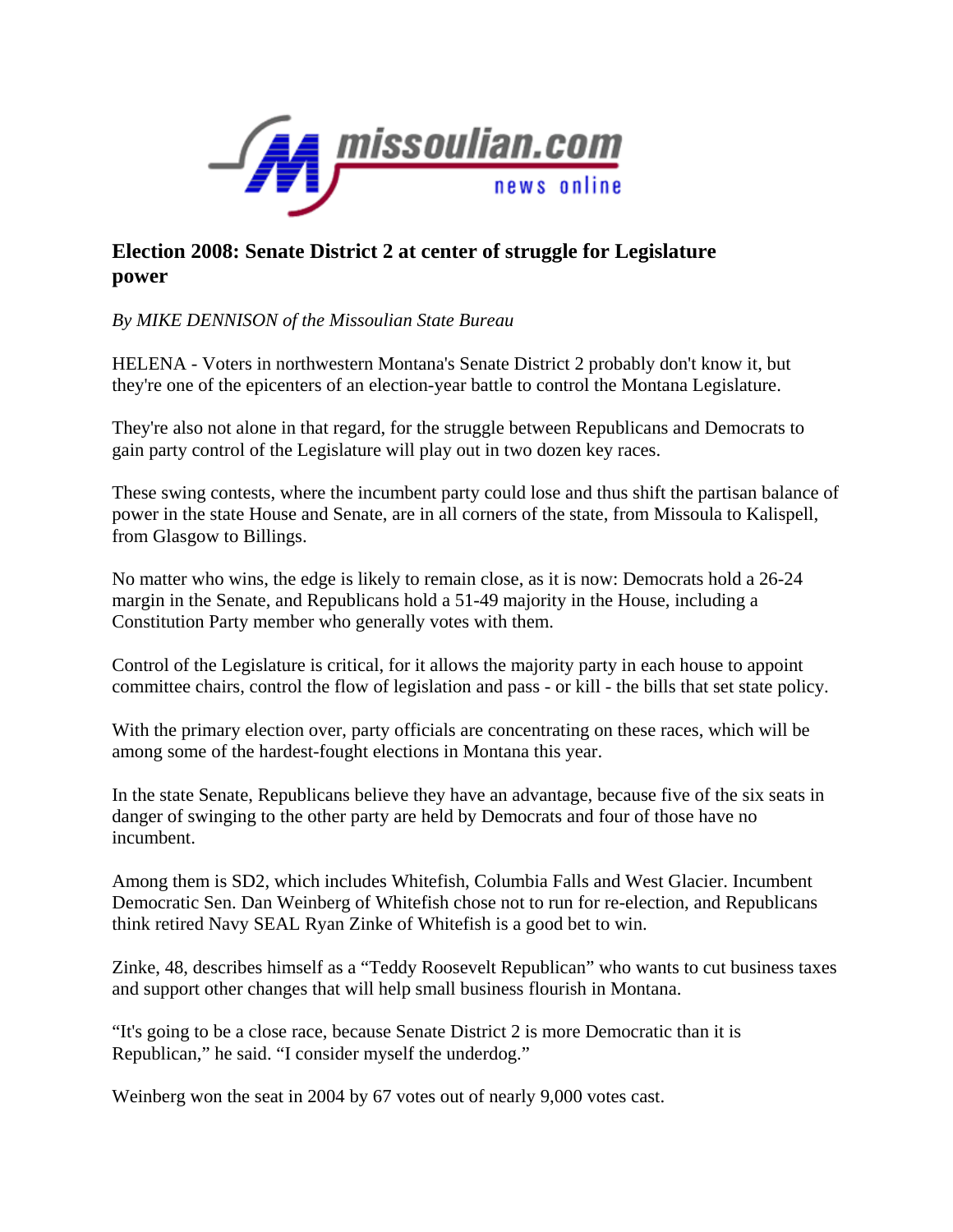Zinke's Democratic opponent is 38-year-old Brittany MacLean of Whitefish, a widowed mother of four who scored a mild upset in the Democratic primary last Tuesday over Gil Jordan of Coram.

MacLean said she won the primary by talking to hundreds of voters face-to-face about the issues that mattered to them, and plans to continue that strategy in the general election.

"A lot of people have simply given up on politics," she said. "We're interested in reaching out to a diverse populace."

MacLean also said she's well aware that the outcome in SD2 could determine political control of the Senate: "That's what we keep hearing ... so we're excited about the race."

The other Senate swing races are in Billings, northeast Montana, Great Falls and the lower Clark Fork River Valley in far western Montana.

The only one with an incumbent is Senate District 22, which stretches from Billings to Miles City. Farm broadcaster and Republican Taylor Brown is challenging Sen. Lane Larson, D-Billings, in what could be the most expensive race in the state.

In the House, Democrats believe they have the advantage, primarily because they have far fewer swing districts to defend - although they still have to win more than they lose to take control.

Of the 15 or so swing races in the House, two-thirds are held by Republicans. These swing races are statewide, although about half of them are in south-central and northwestern Montana.

Rep. Bob Bergren, D-Havre and a legislative campaign coordinator for Democrats, says a good crop of Democratic candidates should be aided by a high turnout of Democratic voters, sparked by interest in the presidential race and other prominent top-of-the-ticket Democrats on the ballot.

Bergren notes that in many swing districts, Democrats turned out in huge numbers during last Tuesday's primary election, sometimes by a more than 2-to-1 margin over Republicans.

State Republican Chairman Erik Iverson says he's concerned about the turnout numbers, but he's not pushing the panic button.

The presidential primary contest between Hillary Clinton and Barack Obama, who spent thousands of dollars in Montana to get out their voters, inflated the Democratic turnout last week, he said, and more Republicans should turn out this fall for the general election.

"This isn't a sky-is-falling scenario," Iverson said the day after the election. "Montana didn't all of a sudden slip to a Democratic state overnight."

Most polls show that Montana remains closely divided politically between those who call themselves Republicans and those who call themselves Democrats, with Republicans still enjoying a slight edge, he said.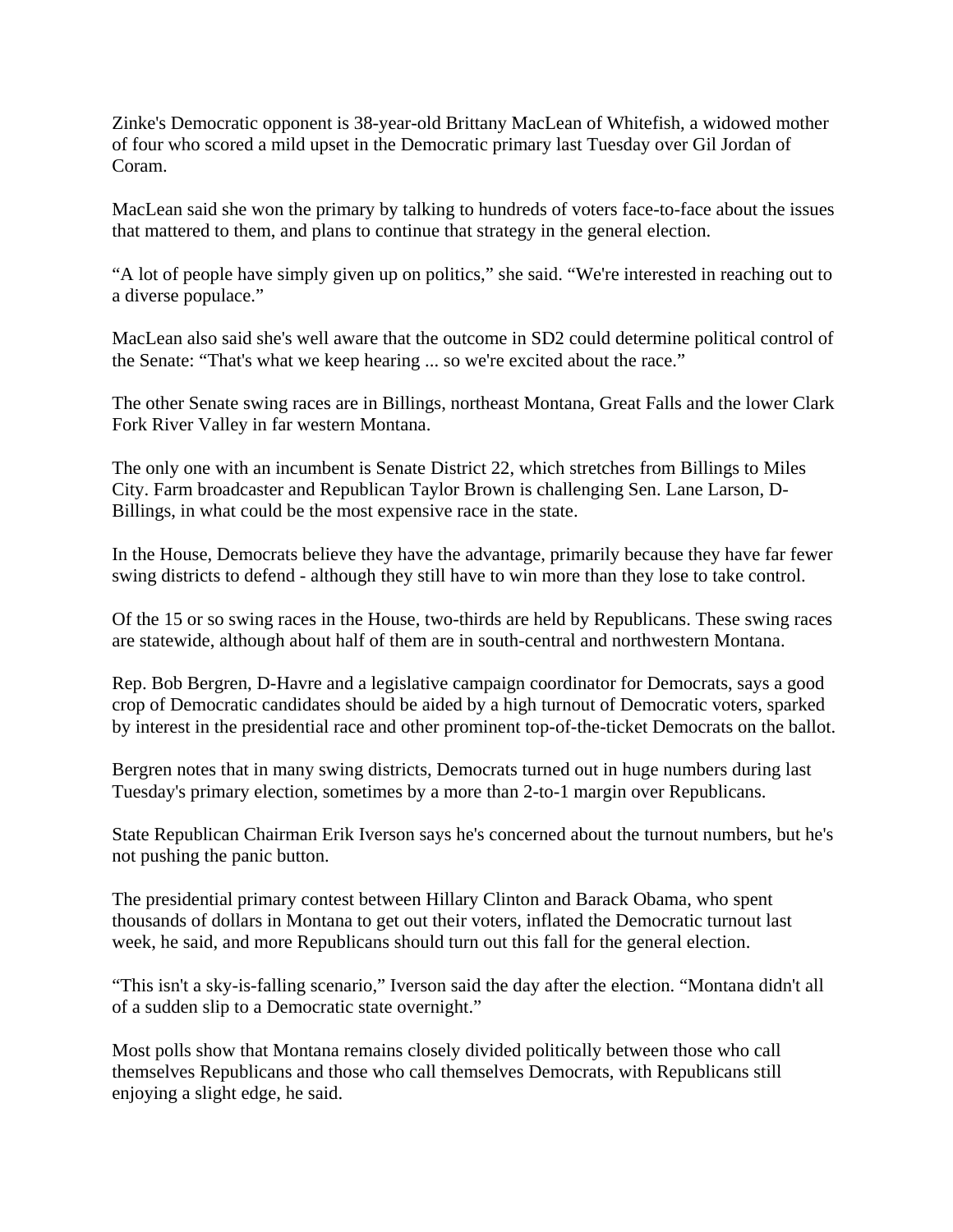Iverson said he saw things "back out to pretty much normal (in the general election) - which means both sides will have to work hard to get their votes out."

## **Control for Legislature hinges on key races**

HELENA - Party control of the 2009 Montana Legislature usually rests on the outcome in two dozen swing districts that can be won by either Democrats or Republicans. Here's a brief look at 15 of these races:

## Senate

Senate District 2 (Whitefish, Columbia Falls, North Fork of Flathead): Democrat Dan Weinberg of Whitefish won this seat in a close race in 2004, but declined to run for re-election. Brittany MacLean, a single mother of four, will attempt to hold the seat for Democrats against Republican Ryan Zinke, a retired Navy SEAL and Iraq war veteran. Both are from Whitefish.

SD7 (Sanders and Mineral counties and the town of Frenchtown): Another open seat, where Democratic Sen. Jim Elliott of Trout Creek cannot run because of term limits. Democrat Paul Clark, a former state legislator from Trout Creek, is facing off against furniture maker Greg Hinkle of Thompson Falls in a district that leans Republican.

SD10 (southern Great Falls and Cascade County): This suburban-rural district pits Democrat Brad Hamlett of Cascade against Republican Jim Whitaker of Great Falls, a former state legislator. Whitaker lost a close race for the seat in 2004 against incumbent Democrat Don Ryan, who can't run again because of term limits. Hamlett ran in 2004 and 2006 for a state House district that makes up half the Senate district, losing narrowly both times.

SD18 (northeastern corner of Montana): Both sides are expecting a tough, expensive race for this open seat now held by Democrat Sam Kitzenberg, who can't run because of term limits. Republican John Brenden of Scobey, a farmer and former state party chairman, is running against Democrat Shirley Baumgartner, the longtime owner of a Glasgow pharmacy.

SD22 (east Billings, Yellowstone Valley, Colstrip): Sen. Lane Larson, D-Billings, will attempt to hold off a strong challenge by Republican Taylor Brown, a well-known farm-and-ranch broadcaster from Huntley. The two candidates together had raised more than \$50,000 by mid-May, attracting contributions from across the state and nation. SD22 is expected to be the most expensive legislative race in the state this year.

SD27 (south Billings): In possibly the only race where Democrats can hope to pick up a Republican seat in the Senate, state Rep. Gary Branae, D-Billings, is running against Republican Jack Sands, an attorney and former state legislator. While the district leans Democratic, it's held now by Republican Corey Stapleton, who can't run again because of term limits.

House